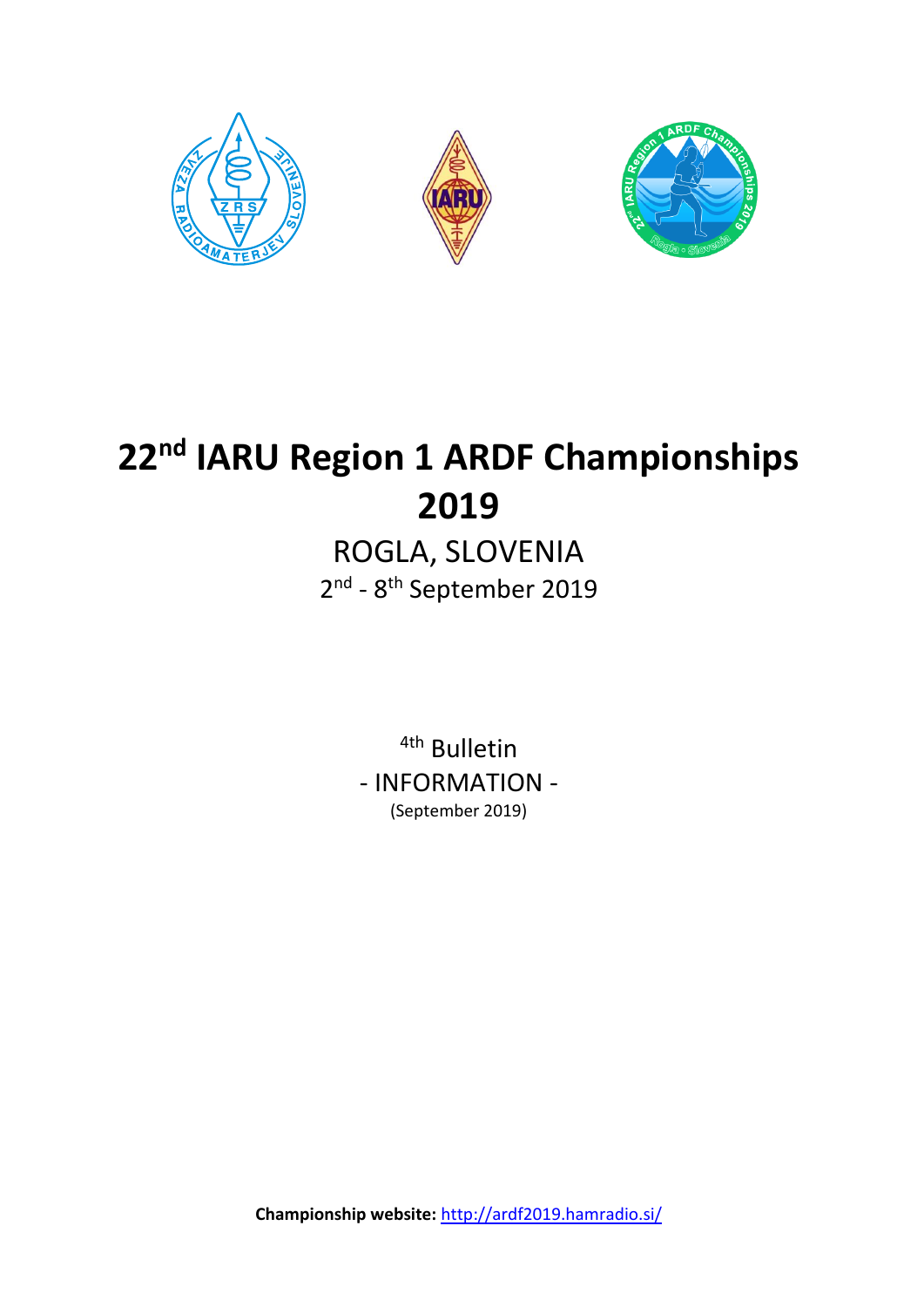# **Organizers:**

Slovenian Radio Amateur Society (ZRS)

Contacts: e-mail: [ardf2019@hamradio.si](mailto:ardf2019@hamradio.si) tel: +386 41 796 869 - Ivo JEREB, S57AL tel: +386 41 771 999 - Franci ŽANKAR, S57CT

### **Event center:**

Event center is in Sports recreational centre Rogla as well as main accommodation facility.

### **International Jury:**

| Dušan Ćeha           | YU1EA         | <b>SRS</b>  | Chairman of the Jury               |
|----------------------|---------------|-------------|------------------------------------|
| PA Nordwaeger        | <b>SMOBGU</b> | <b>SSA</b>  | Jury Member                        |
| Karl-Heinz Schade    | DL7VDB        |             | DARC Jury Member                   |
| Roussko Roussev      | LZ1RT         | <b>BFRA</b> | Jury Member                        |
| Željko Belaj         | 9A2QU         | <b>HRS</b>  | Jury Member                        |
| Lucien Vidal         | F4DKA         | REF         | Jury Member                        |
| Igor Lazarev         | <b>US0VA</b>  | <b>UARL</b> | Jury Member                        |
| Michaela Bednarikova | OK2MWN        | <b>CRC</b>  | Jury Member                        |
| Franci Žankar        | S57CT         | <b>ZRS</b>  | Siting Referee, Technical Director |
| Tomi Kordež          | <b>S53CO</b>  | <b>ZRS</b>  | Secretary of the Jury              |

# **Event office:**

ARDF office is open on day of arrival from 10:00 till 21:00. Other days ARDFoffice is open 19:00-20:00.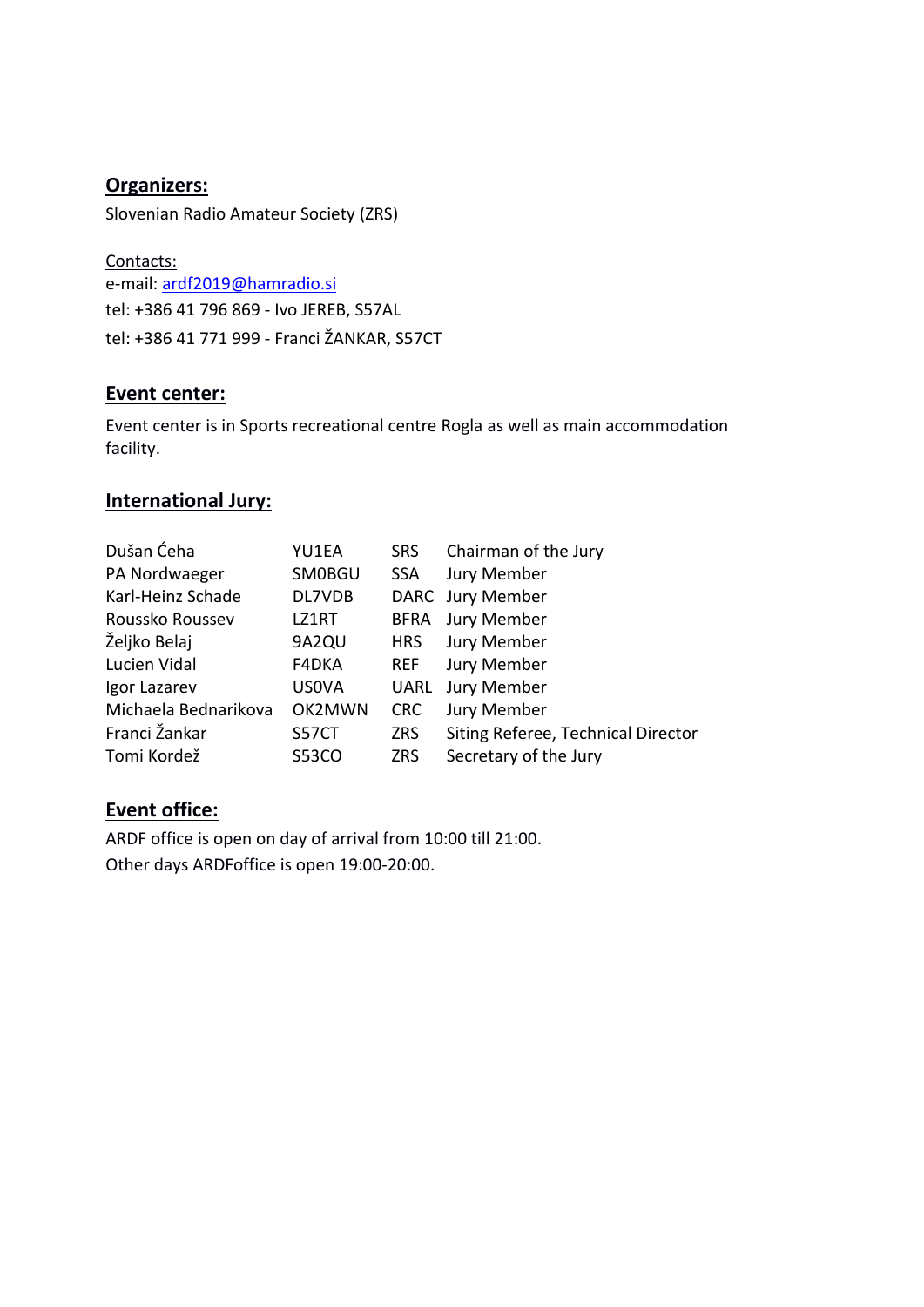# **Event Timetable:**

| Date       | <b>Time</b>            | <b>Task</b>                                       |
|------------|------------------------|---------------------------------------------------|
| 02.09.2019 |                        | Arrival                                           |
|            | 12:30-13:30            | International Jury meeting                        |
|            | 13:30-14:30            | Lunch                                             |
|            | 15:30-17:00            | Model event (sprint and foxoring)                 |
|            | 17:00-18:00            | Team leaders meeting                              |
|            | 18:00-19:30            | Dinner                                            |
|            | 20:00-21:00            | Opening ceremony                                  |
| 03.09.2019 | 07:00-08:30            | <b>Breakfast</b>                                  |
|            | 09:00                  | Transfer to foxoring event                        |
|            | 10:00                  | Foxoring event, first start                       |
|            | 13:30-14:00            | International Jury meeting (Foxoring finish area) |
|            | 14:00-15:00            | Lunch                                             |
|            | 15:00-17:00            | <b>ARDF WG meeting</b>                            |
|            | 18:00-19:30            | Dinner                                            |
|            | 18:45-19:45            | <b>Team leaders meeting</b>                       |
|            | 20:00-20:45            | Awarding ceremony                                 |
| 04.09.2019 | 07:00-08:30            | <b>Breakfast</b>                                  |
|            | 09:00                  | Transfer to sprint event                          |
|            | 10:00                  | Sprint event, first start                         |
|            | 12:00-12:30            | International Jury meeting (Sprint finish area)   |
|            | 13:00-14:30            | Lunch                                             |
|            | 15:00-17:00            | Model event (Classics 2m and 80m)                 |
|            | 18:00-19:30            | <b>Dinner</b>                                     |
|            | 18:45-19:45            | Team leaders meeting                              |
|            | 20:00-20:45            | Awarding ceremony                                 |
|            | 05.09.2019 07:00-08:00 | <b>Breakfast</b>                                  |
|            | 08:15                  | Transfer to classics event                        |
|            | 10:00                  | Classics (2/80m) event, first start               |
|            | 13:30-16:30            | Transfer from classics event                      |
|            | 16:00-16:30            | International Jury meeting (Classics finish area) |
|            | 13:30-16:00            | Lunch                                             |
|            | 17:30-19:30            | <b>Dinner</b>                                     |
|            | 19:40-20:45            | Awarding ceremony                                 |
|            | 06.09.2019 07:00-08:30 | <b>Breakfast</b>                                  |
|            | 10:00-14:00            | Leisure, excursions                               |
|            | 14:00-15:00            | Lunch                                             |
|            | 15:00-17:00            | <b>ARDF WG meeting</b>                            |
|            | 18:00-19:30            | <b>Dinner</b>                                     |
|            | 18:45-19:45            | Team leaders meeting                              |
|            | 07.09.2019 07:00-08:00 | <b>Breakfast</b>                                  |
|            | 08:15                  | Transfer to classics event                        |
|            |                        |                                                   |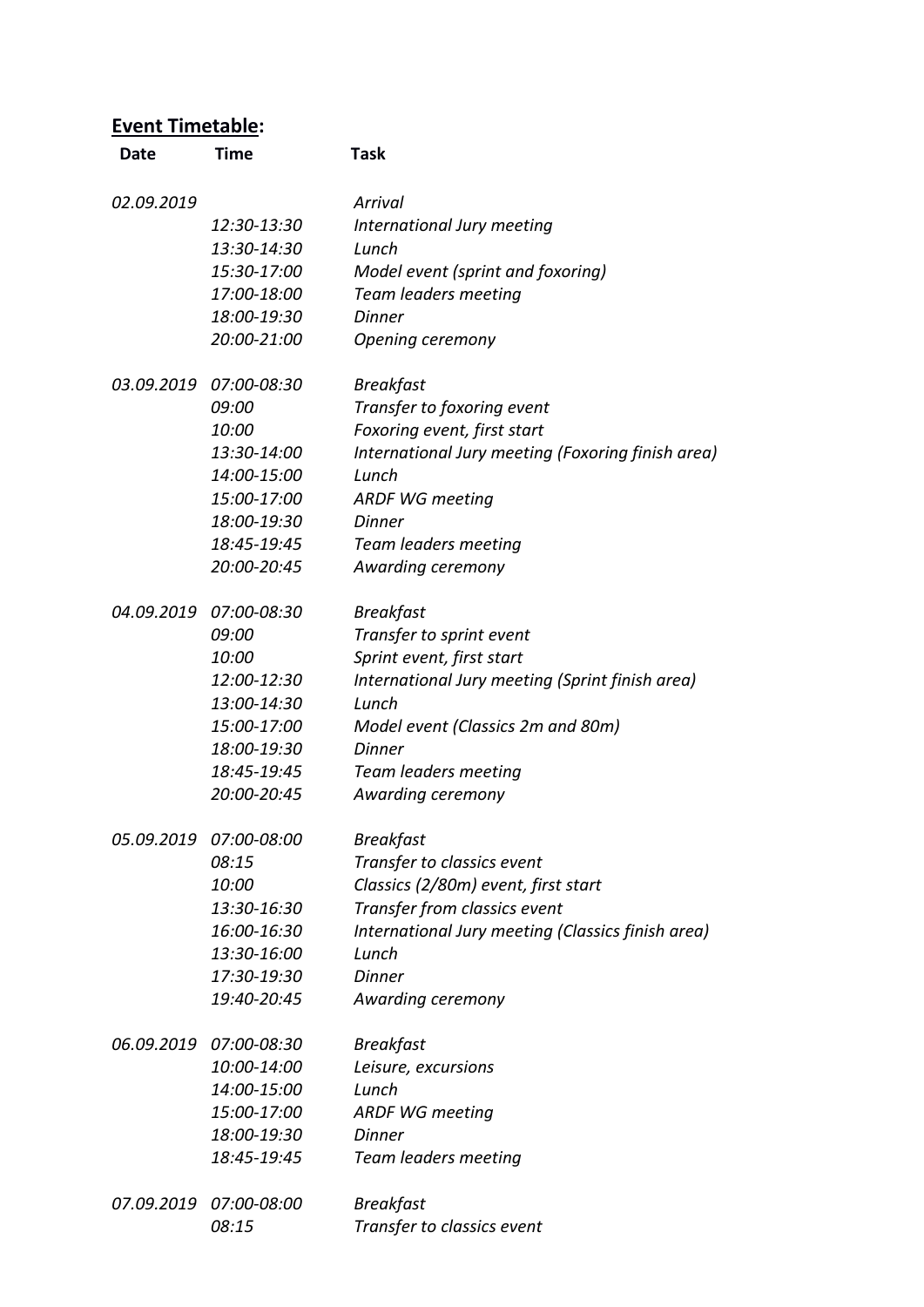| 10:00                    | Classics (2/80m) event, first start               |
|--------------------------|---------------------------------------------------|
| 13:30-16:30              | Transfer from classics event                      |
| 16:00-16:30              | International Jury meeting (Classics finish area) |
| 13:30-16:00              | Lunch                                             |
| 17:00-18:15              | Awarding ceremony                                 |
| $19:30-$                 | Hamfest                                           |
| 08.09.2019   07:30-08:30 | <b>Breakfast</b>                                  |
| -12:00                   | Check-out, departure                              |

#### **Instructions for competitions**

Categories: W19, M19, W21, M21, W35, M40, W50, M50, W60, M60, and M70.

Bags will be transported from start to finish on all competion days.

Flags: standard orange and white triangle.

Punching and timing system: SportIdent Classic. For those who do not have SI card, will be possibble to rent it. Renter shall pay the owner full compensation for replacement of SportIdent chips which is not returned because it is damaged lost or stolen. Compensation cost for lost or stollen chip is 40€.

Number bibs: Competitors will get 2 pcs of number bibs. It is the same for each competition day. Competitors shall wear bibs on the chest and the back.

Starting groups: deadline for the team to indicate starting groups for each competitor and all competition days is 15:00 at arrival day. There are 3 starting groups – early, middle and late. In the registration form you can mark this with numbers 1 (early), 2 (middle) and 3 (late). After deadline if the information is not provided the competitors will be put into the starting groups according to their order on the registration form.

# **FOXORING**

**September 03, 2019**

#### **Equipment for 3,5 MHz foxoring**

| Equipment:    | MICROFOX HF (field transmitters), CONTEST2020 (finish beacon) |                                           |
|---------------|---------------------------------------------------------------|-------------------------------------------|
| RF power:     | TX 15, 1F5F (codes MOEMO5): 10 mW                             |                                           |
|               | finish beacon (code MO):                                      | 1 W                                       |
| TX intervals: | All transmitters operate continuously.                        |                                           |
| Modulation:   | A1A                                                           |                                           |
| Antenna:      | TX 15, 1F5F (codes MOEMO5):                                   | approx. 30cm vertical                     |
|               | finish beacon (code MO):                                      | 8m vertical + 3x5m 3- radial counterpoise |
|               | Keying speed: TX 15 (codes MOEMO5):                           | 50 PARIS                                  |
|               | TX 1F5F (codes MOEMO5):                                       | 70 PARIS                                  |
|               | finish beacon (code MO):                                      | 50 PARIS                                  |
| Frequency:    | TX 1, TX 2, TX 1F, TX 2F:                                     | 3,530 MHz                                 |
|               | TX 3, TX 4, TX 3F, TX 4F:                                     | 3,550 MHz                                 |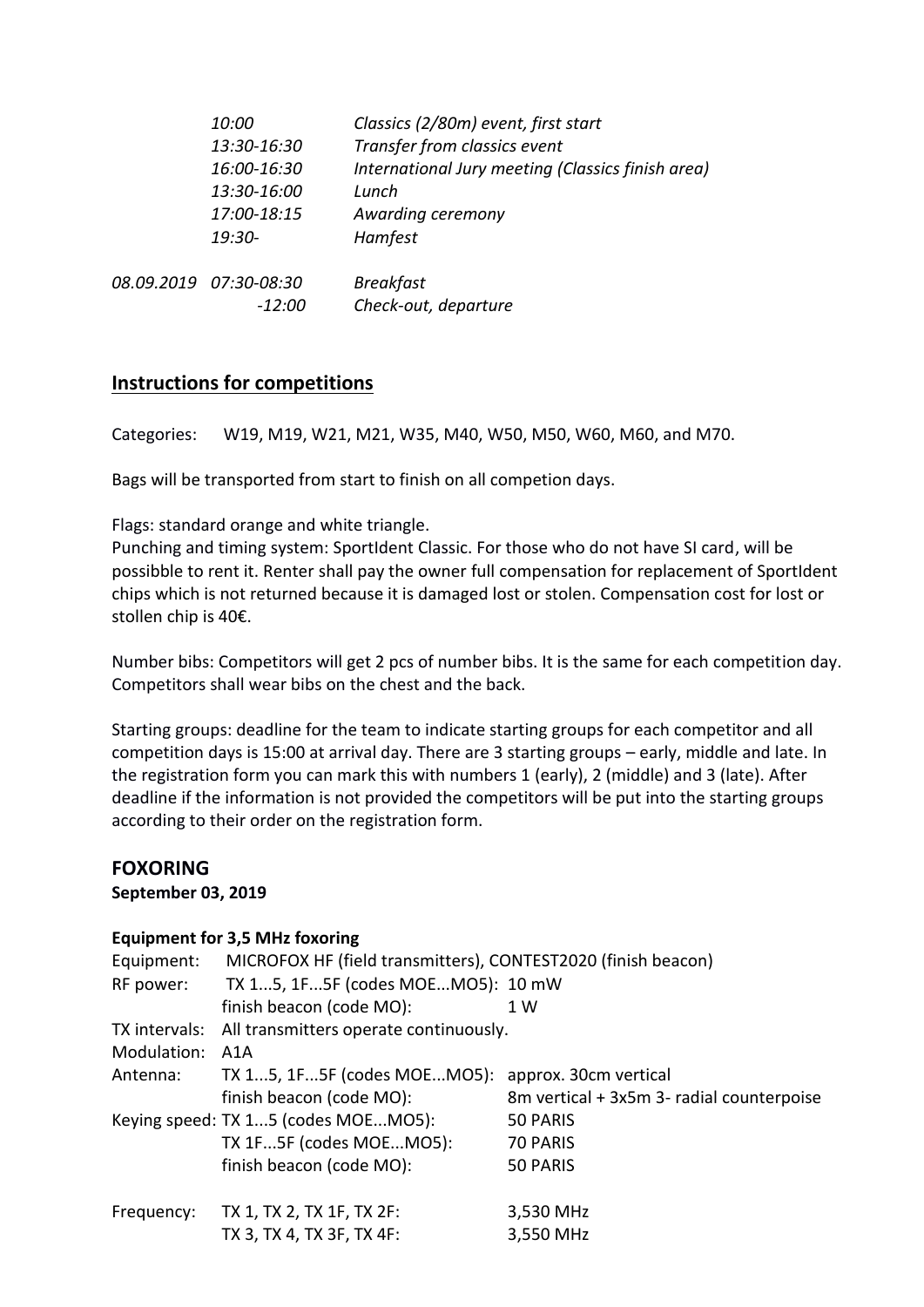| TX 5, 5F :               | 3,570 MHz |
|--------------------------|-----------|
| finish beacon (code MO): | 3,600 MHz |

**Note:** there will be 10 field transmitters. The number of transmitters assigned to particular categories remains as according to the Rules (maximum 10). Only transmitters assigned to particular categories will be marked on the maps.

**Map**: 1:10 000, size A4 landscape (62% covered with map) , contour interval 5 m, IOF standards, 2019. Waterproof. Coordinates for finish arena are 46.464370° 15.334880°

**Time limit** is 140 min.

| Category | <b>CP</b> | $\mathbf{1}$ | $\overline{2}$ | 3 | 4 | 5 | 1F | 2F | 3F | 4F | 5F | B |
|----------|-----------|--------------|----------------|---|---|---|----|----|----|----|----|---|
| W19      | 7         |              | X              | X |   | X | x  | X  |    | X  |    | X |
| W21      | 8         | x            | x              | X |   | X |    | X  | X  |    | X  | x |
| W35      | 7         |              |                | X |   | X | x  | X  | X  | X  |    | X |
| W50      | 7         | x            | x              |   | X |   |    | X  | X  |    | x  | X |
| W60      | 6         |              | x              | X |   | X |    | X  |    | X  |    | X |
| M19      | 9         | x            | x              | X |   | x |    | x  | X  | X  | X  | X |
| M21      | 10        |              | x              | X | x | x | x  | x  | X  | X  | x  | X |
| M40      | 9         |              | x              | X | X | X |    | X  | X  | X  | X  | X |
| M50      | 8         | X            | x              | X | X |   |    | X  | X  |    | X  | X |
| M60      | 7         |              | x              | X |   |   |    | X  | X  | X  | X  | X |
| M70      | 5         |              | x              | X |   |   |    | x  | X  |    |    | x |

#### **Courses for categories:**

Finish corridor is approximately 130 m length.

#### **Starting procedure:**

Start interval between participants in each category is 2 min.

Participant shall take map only at start moment. Starting corridor leads to orienteering starting point, which is overprinted on the map by ISOM2000 701 (triangle).

#### **SPRINT**

**September 04, 2019 Foxoring**

#### **Equipment for sprint event:**

|               | CONTEST2020, RF power: 1 W                                                                                                                                              |                                              |                                                  |  |  |  |  |  |
|---------------|-------------------------------------------------------------------------------------------------------------------------------------------------------------------------|----------------------------------------------|--------------------------------------------------|--|--|--|--|--|
| Antenna:      | 8m vertical + 3x5m 3- radial counterpoise                                                                                                                               |                                              |                                                  |  |  |  |  |  |
| TX intervals: | TX 15, 1F5F (codes MOEMO5):<br>spectators control (code S):<br>finish beacon (code MO):<br>Transmitting interval ends with a 2- seconds dash.<br><b>Modulation: A1A</b> | continuous operation<br>continuous operation | 12 seconds transmitting, 48 seconds space.       |  |  |  |  |  |
| Frequency:    | TX 15 (codes MOEMO5):<br>spectators control (code S):                                                                                                                   | 3,530 MHz<br>3,550 MHz                       | keying speed: 50 PARIS<br>keying speed: 70 PARIS |  |  |  |  |  |
|               |                                                                                                                                                                         |                                              |                                                  |  |  |  |  |  |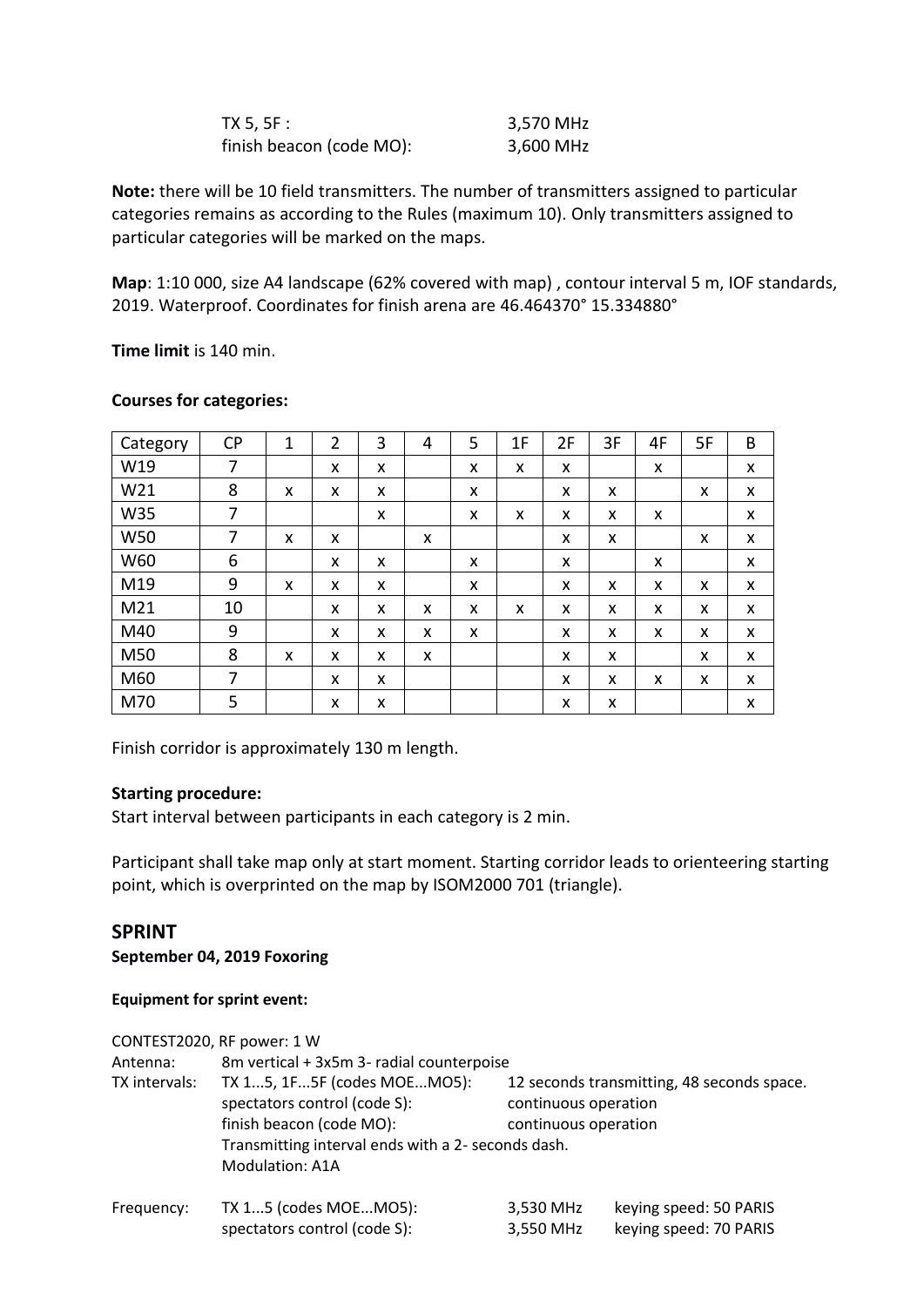TX 1F...5F (codes MOE...MO5): 3,570 MHz keying speed: 70 PARIS finish beacon (code MO): 3,600 MHz keying speed: 50 PARIS **Map**: 1:5 000, size A4 landscape (60% covered with map) , contour interval 5 m, IOF standards, July 2019, waterproof. Coordinates for finish arena are 46.455840° 15.339030°

**Time limit** is 60 min.

**Quarantine zone:** Participants should enter before 9:30. The receivers, including spare ones, will be handed over just after reaching the start area. It will be organized separately country by country. Spare receivers (clearly indicating the team) will be collected and placed at the starting line. Shelters for participants will be provided. Warm-up area, WC is inside quarantine zone.

#### **Starting procedure:**

Start interval between participants in each category is 2 min.

2 min. before his start participant enters starting zone and gets his receiver. 1 min before start his goes to start line. Participant shall take map only at start moment. Starting corridor leads to orienteering starting point, which is overprinted on the map by ISOM2000 701 (triangle).

| Category | <b>CP</b> | 1 | $\overline{2}$ | 3 | 4 | 5 | S | 1F | 2F | 3F | 4F | 5F | B |
|----------|-----------|---|----------------|---|---|---|---|----|----|----|----|----|---|
| W19      | 10        | X | X              |   | X | X | X |    | X  | X  | X  | X  | X |
| W21      | 10        | X | X              | X |   | X | X | X  | X  | X  | X  |    | X |
| W35      | 10        | X | X              | X | x |   | X | X  | X  | X  |    | X  | X |
| W50      | 9         | X | X              | X | X |   | X | X  |    | X  |    | X  | X |
| W60      | 7         | X | X              |   |   |   | X | X  |    | X  |    | X  | X |
| M19      | 10        | X | X              | X |   | X | X | X  | X  | X  |    | X  | X |
| M21      | 12        | X | X              | X | x | X | X | X  | X  | X  | X  | X  | X |
| M40      | 10        | X | X              | X | x |   | X | X  |    | X  | X  | X  | X |
| M50      | 10        | X | X              |   | X | X | X | X  | X  | X  |    | X  | X |
| M60      | 8         | X | X              |   |   | X | X |    | X  | X  | X  |    | X |
| M70      | 7         | x | x              |   | X |   | X |    |    | x  |    | X  | X |

#### **Courses for categories:**

Finish corridor is approximately 110 m length.

# **CLASSICS 1**

**September 05, 2019**

#### **Bus schedule to the start**

Participants will leave to start area at 08:15. Guests and officials could go to the finish area by bus at 9:45.

#### **NOTE**

**No private cars is allowed!** 

#### **Equipment 144 MHz Classics**

Equipment: CONTEST2020 RF power: 3 W PEP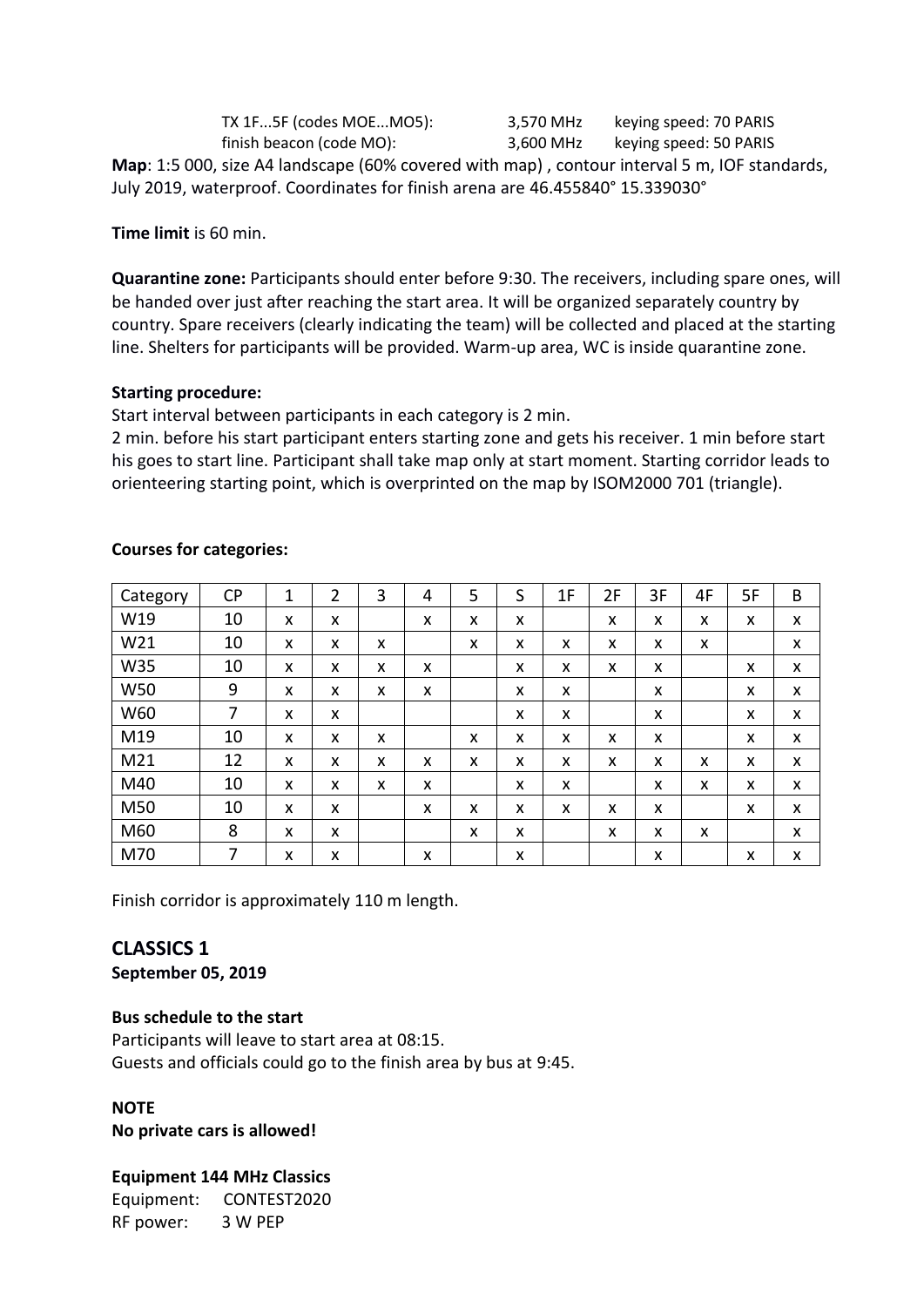| Antenna:   | crossed dipoles 3m above ground level               |                                         |  |  |  |  |  |
|------------|-----------------------------------------------------|-----------------------------------------|--|--|--|--|--|
|            | TX intervals: TX 15 (codes MOEMO5):                 | 1 minute transmitting, 4 minutes space; |  |  |  |  |  |
|            | finish beacon (code MO):                            | continuous operation                    |  |  |  |  |  |
|            | Transmitting interval ends with a 2 - seconds dash. |                                         |  |  |  |  |  |
|            | Modulation: A2A, AM 80%, 1kHz modulation tone.      |                                         |  |  |  |  |  |
| Frequency: | TX 15 (codes MOEMO5):                               | 144,500 MHz keying speed: 50 PARIS      |  |  |  |  |  |
|            | finish beacon (code MO):                            | 144,850 MHz keying speed: 50 PARIS      |  |  |  |  |  |
|            |                                                     |                                         |  |  |  |  |  |

#### **Equipment for 3,5 MHz Classics**

| Equipment:  | CONTEST2020                                                                                                            |                                                                      |
|-------------|------------------------------------------------------------------------------------------------------------------------|----------------------------------------------------------------------|
| RF power:   | 3 W                                                                                                                    |                                                                      |
| Antenna:    | 8m vertical + 3x5m 3- radial counterpoise                                                                              |                                                                      |
|             | TX intervals: TX 15 (codes MOEMO5):<br>finish beacon (code MO):<br>Transmitting interval ends with a 2 - seconds dash. | 1 minute transmitting, 4 minutes space<br>continuous operation       |
| Modulation: | $A1A$ .                                                                                                                |                                                                      |
| Frequency:  | TX 15 (codes MOEMO5):<br>finish beacon (code MO):                                                                      | 3,550 MHz keying speed: 50 PARIS<br>3,600 MHz keying speed: 50 PARIS |

**Map**: 1:10 000, size A3 landscape (60% covered with map) , contour interval 5 m, IOF standards, July 2019. No plastic bags. Coordinates for finish arena are 46.495470° 15.375990°

#### **Time limit** is 150 min.

**Quarantine zone:** Shelters for participants will be provided. Warm-up area, WC is inside quarantine zone. The receivers, including spare ones, will be handed over just after reaching the start area. It will be organized separately country by country. Spare receivers (clearly indicating the team) will be collected and placed at the starting line.

| Category        | 2/80m | <b>CP</b> | 1 | $\overline{2}$ | 3 | 4 | 5 | B |
|-----------------|-------|-----------|---|----------------|---|---|---|---|
| W19             | 80    | 5         | X | x              |   | x | x | X |
| W21             | 80    | 5         |   | X              | x | X | x | X |
| W35             | 2     | 5         |   | X              | x | x | x | X |
| W50             | 2     | 5         | X |                | x | X | x | X |
| W60             | 2     | 4         | X |                | x | X |   | x |
| M19             | 80    | 5         | x |                | x | x | x | x |
| M <sub>21</sub> | 80    | 6         | x | x              | x | x | x | x |
| M40             | 80    | 5         | x | x              | x |   | x | X |
| M50             | 2     | 5         | x | x              | x |   | x | X |
| M60             | 2     | 5         | x | x              | x | x |   | x |
| M70             | 2     | 4         | x |                | x |   | x | x |

#### **Courses for categories:**

Finish corridor is approximately 150 m length.

#### **Starting procedure:**

15 min to start competitors are called; 10 min to start they get maps for preparation;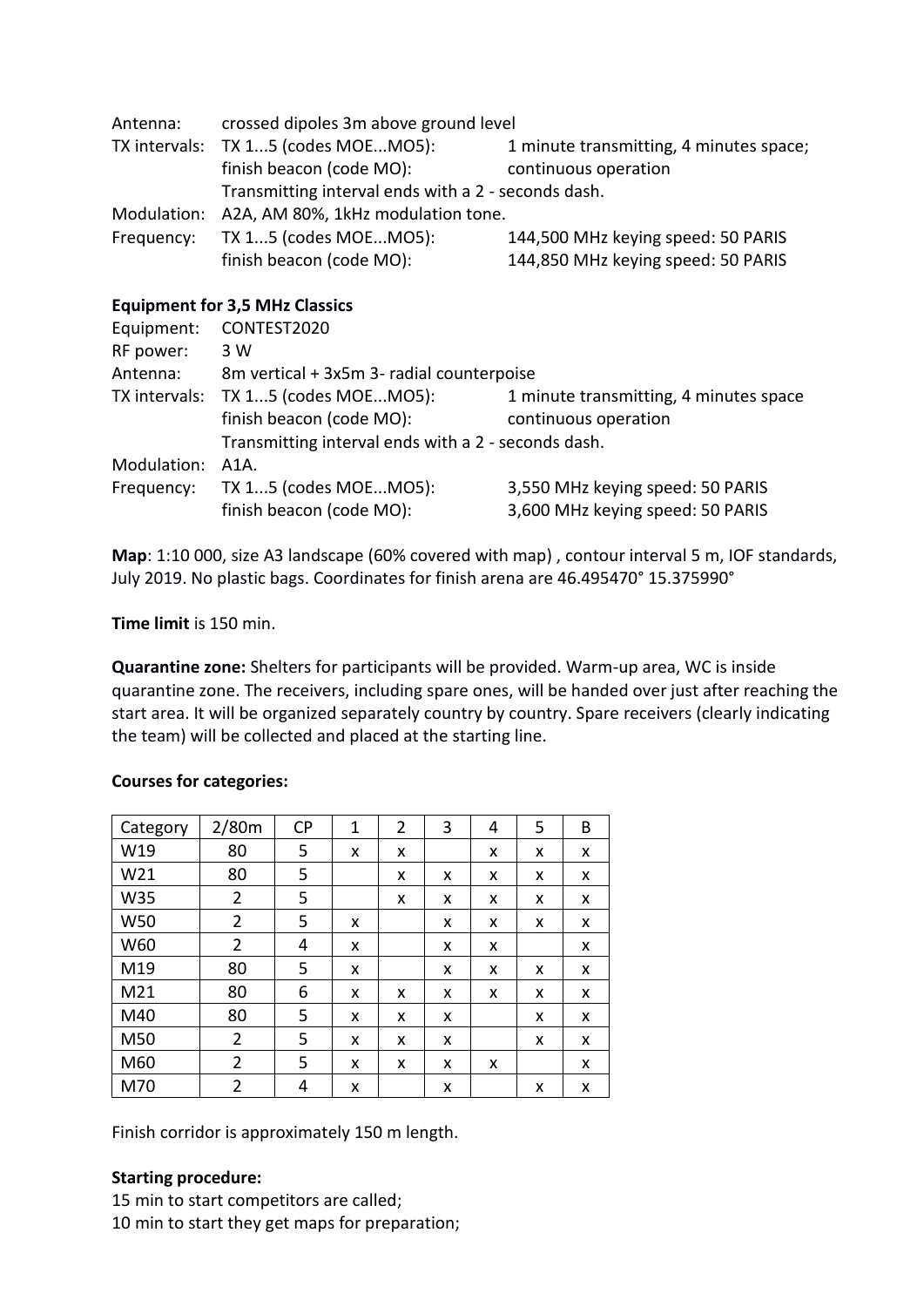5 min to start- getting receivers and moving to start line; 0 min- starting signal is given, competitors may switch on their receivers

#### **Bus schedule from the finish**

Participants will be transported from the finish area to the hotel.

**CLASSICS 2 September 07, 2019**

#### **Bus schedule to the start**

Participants will leave to start area at 08:15. Guests and officials could go to the finish area by bus at 9:45.

#### **NOTE**

**No private cars is allowed!** 

#### **Equipment for both Classics**

Information the same as Classics day1.

**Map**: 1:10 000, size A3 portraid (58% covered with map) , contour interval 5 m, IOF standards, July 2019. No plastic bags. Coordinates for finish arena are 46.495470° 15.375990°

**Time limit** is 150 min.

**Quarantine zone:** Shelters for participants will be provided. Warm-up area, WC is inside quarantine zone. The receivers, including spare ones, will be handed over just after reaching the start area. It will be organized separately country by country. Spare receivers (clearly indicating the team) will be collected and placed at the starting line.

#### **Courses for categories:**

| Category        | 2/80m          | <b>CP</b> | 1 | $\overline{2}$ | 3 | 4 | 5 | B |
|-----------------|----------------|-----------|---|----------------|---|---|---|---|
| W19             | $\overline{2}$ | 5         | X |                | x | X | x | X |
| W <sub>21</sub> | $\overline{2}$ | 5         | x | x              |   | x | x | x |
| W35             | 80             | 5         |   | x              | x | x | x | x |
| W50             | 80             | 5         | X | X              | x |   | x | x |
| W60             | 80             | 4         | X |                | x | x |   | x |
| M19             | 2              | 5         | x | x              | x |   | x | x |
| M <sub>21</sub> | 2              | 6         | x | x              | x | x | x | x |
| M40             | $\overline{2}$ | 5         | x | x              | x | x |   | x |
| M50             | 80             | 6         | X | x              | x | x | x | X |
| M60             | 80             | 5         | X |                | x | X | x | x |
| M70             | 80             | 4         |   |                | x | x | x | x |

Finish corridor is approximately 150 m length.

#### **Starting procedure:**

Information is the same as Classics 1.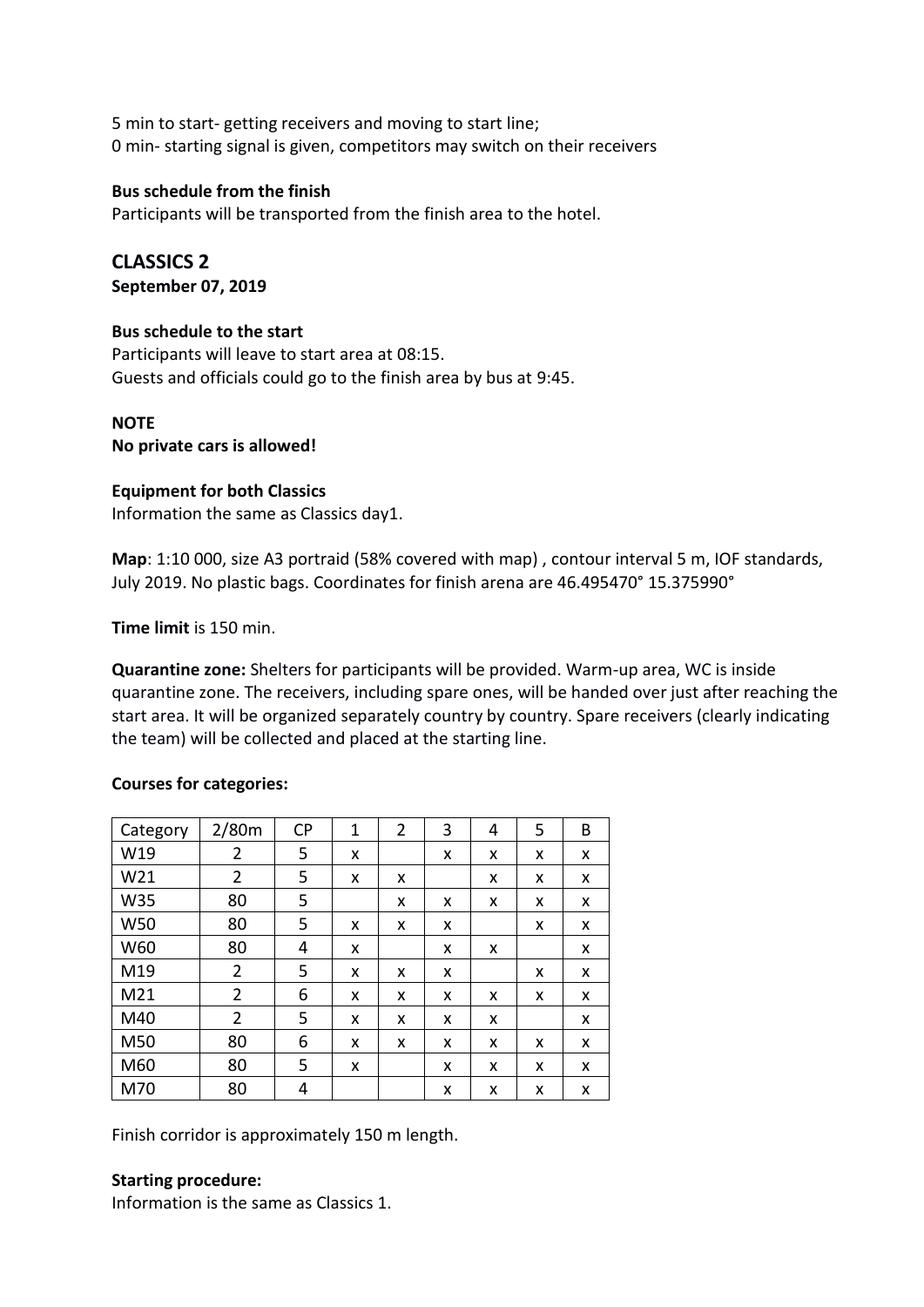#### **Bus schedule from the finish**

Participants will be transported from the finish area to the hotel.

#### **FREE DAY September 08, 2017**

On free day we offer to have excursion to Žiče Monastery and modern wine cellar.

We are going to drive from Rogla through Zreče and Slovenske Konjice to go see Žiče Monastery. It is situated in St. John the Baptist Valley and was built at around year 1160 by the Margrave of Styria Ottokar III. It is the oldest Carthusian monastery in Central Europe and the first one outside of main Romanic areas in France and Italy. There will be guided tour of the Monastery which will take approximately half an hour.

After the Monastery we will drive again through Slovenske Konjice to go visit one of the most modern wine cellar in the region called Zlati Grič (Golden hill), where we will have the tour of the cellar and tasting of three wines. The building is 3500 square meters big and has a capacity of 1,3 Mio. Litre. It is fully under the earth and its roof is covered with grass and overgrown. Wine cellar is surrounded by vineyards, and there is also a golf course with 9 holes in the vicinity. After the wine tasting we will return to Rogla. The whole excursion will take around 2,5 to 3 hours.

Latest at Wednesday's team leaders meeting teams are kindly asked to give a number of people going to the excursion.

# **OTHER INFORMATION**

#### **Description of Terrain characteristics, clothing, weather, other information:**

Foxoring: Hilly area with some steeper slopes (1330-1490m a.s.l.). Competition area covers forest as well as ski slopes and pastures. Many small marshes, watercourses and a lot of vegetation detail. Average network of paths and forest roads.

Classics: Moderately hilly area (1220-1340m a.s.l.) entirely covered by forest. Many marshes, watercourses and a lot of vegetation detail. Poor to average network of paths and forest roads.

Temperatures in first half of September are typically 5-15°C, rainy days should be expected in this time of the year.

There is no restriction on the type of footwear or clothing. However, covering elbows and knees is recommended.

**Entrance to the dinner room will be able only with the accreditation badges!**

#### **Ban on most telecommunication equipment:**

Please be reminded that most of the telecommunication equipment is forbidden in the competitions and start areas, including (but not limited to) mobile phones, wireless headphones, WiFi-enabled cameras, advanced smartwatches.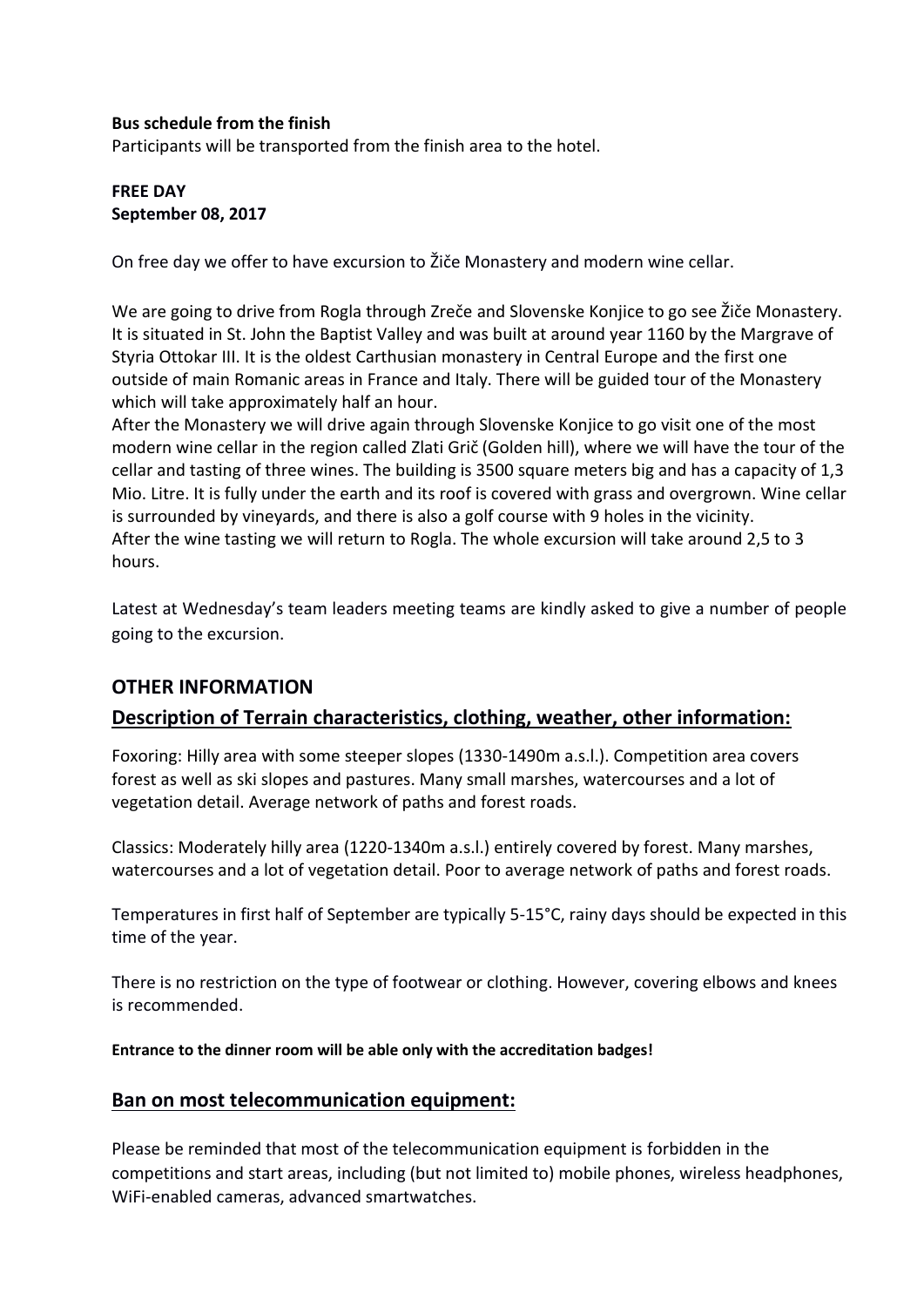# **Note on use of GPS devices:**

Similarly to the recent years: dedicated wrist GPS and GPS trackers attached to an arm, including sensors, are allowed as long as they are used to generate a history track, including any other data, for later reviewing after finishing the race. Even though the units might be able to display a path, the runner is not permitted to make use of that function during the race. Both still cameras and video cameras are allowed as long as they comply with the aforementioned rule. In simple words, the device should not possess any mapping and/or communication feature.

#### **Note on thunderstorm:**

In a case of a severe thunderstorm, the Chairman of the Jury may recall the competition (27.5 of the Rules) - in such case, it will be announced to competitors by switching off all the transmitters with an exception of the beacon and Tx No. 1 (MOE, not necessarily the one placed in terrain) which both remain operating continuously. The competitors shall set for the finish immediately.

#### **Team leader meetings:**

At evening before each competition race, organizer will run Team Leaders Meeting. Main aim of Team Leaders Meeting is to provide detailed information for upcoming competition race and answer any questions related to particular racefrom team leaders side. Organizer strongly suggest attendance of at least one representative from each national team (maximal 2 representatives are allowed). Times and places of Team Leader Meetings are available in the Event Timetable.

#### **Jury meetings:**

Jury will meet on the first day in Hotel Planja ( meeting room) and right after each competition in finish area, see schedule. Instructions for the following competition will be discussed at the meeting in the finish area of the at the time concluded competition.

#### **ARDF R1 working group meetings:**

ARDF WG meetings are planned on Tuesday and Friday afternoons, see schedule. They will take place at the event center in Hotel Planja.

#### **Insurance and Medical Care:**

First aid facility will be available at the finish areas for all competitions. No cost to the participant applies for on-site minor treatment; however, the cost for ambulance transportation, emergency department visits, and clinic visits will be the participant's responsibility.